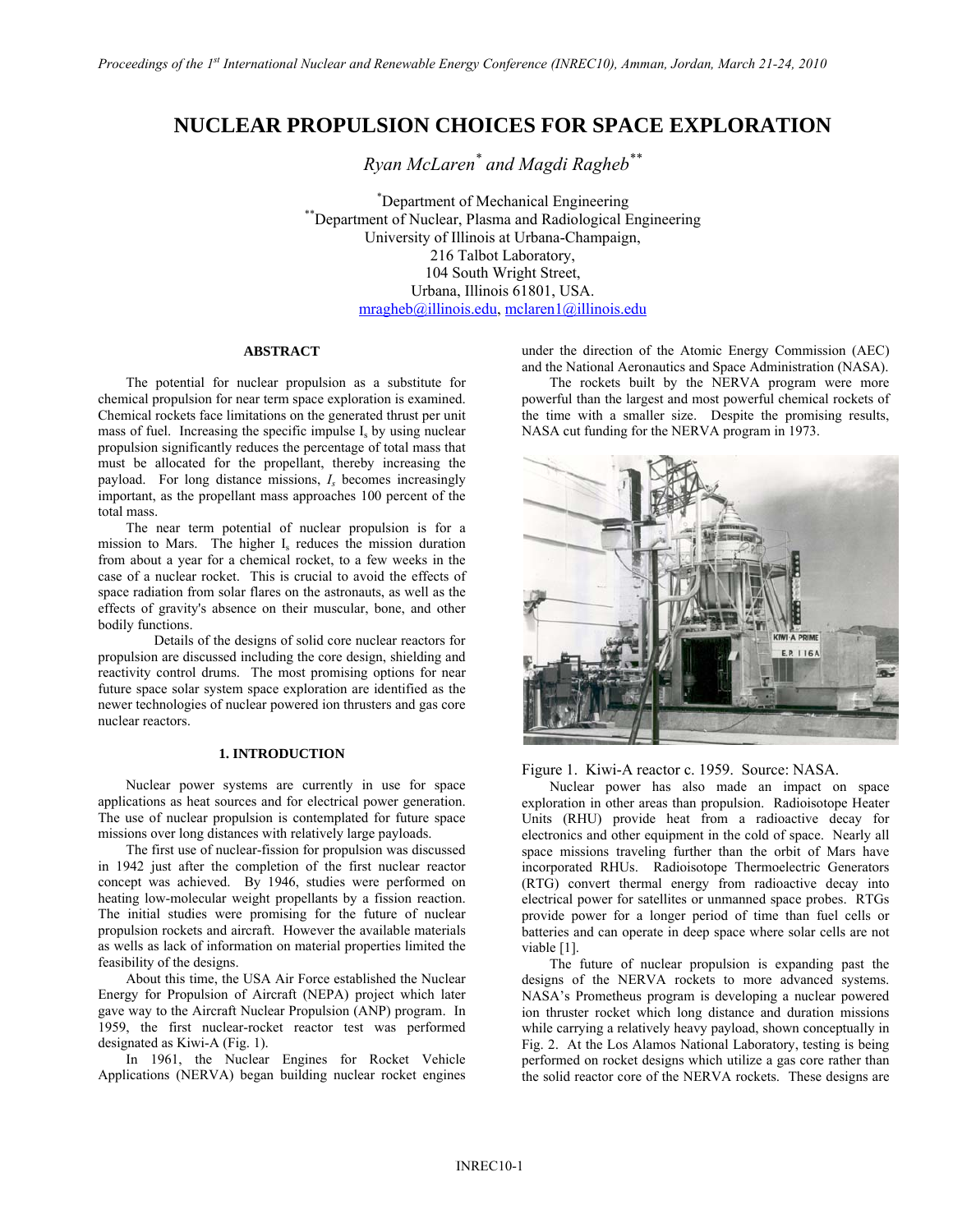thought to have 3-4 times the thrust of solid core nuclear propulsion systems.



Figure 2. Concept design of Prometheus program (NASA).

#### **2. SPECIFIC IMPULSE**

 Rocket propulsion combines the principles of mechanics, thermodynamics and in the present case, nuclear science. Propulsion is achieved by applying a force to a vehicle to accelerate it. Alternatively it involves the application of a steady velocity against a resisting force. The propulsive force is achieved by ejecting a propellant at high velocity creating thrust.

The *total impulse*  $I_t$  is considered as the time integral of the thrust force  $F(t)$ :

$$
I_t = \int_0^t F(t)dt
$$
 (1)

 The time t is the burn time of the rocket, and the thrust force F(t) is a function of time.

 In rocket engines, the propellant or working fluid is carried aboard the vehicle being propelled. Accordingly, the duration of the mission is limited by the mass of the propellant carried. This imposes a premium on the rocket's *specific impulse* I<sub>s</sub> defined as the ratio of the total impulse per unit weight w of the propellant:

$$
I_s = \frac{\int_0^t F(t)dt}{w}
$$
 (2)

where the total weight of the propellant in terms of the mass flow rate is given by:

$$
w = g_0 \int_0^t \dot{m}(t) dt
$$
 (3)

where  $g_0 = 980.66$  cm/sec<sup>2</sup> or 32.16 ft/sec<sup>2</sup>, is the gravity acceleration at sea level.

 For constant thrust force F and propellant flow, this equation can be simplified as:

$$
I_s = \frac{F \cdot t}{g_0 m_p} = \frac{F}{g_0 m} = \frac{F}{\dot{w}} = \frac{I_t}{w} = \frac{v_e}{g_0}
$$
(4)

where F is thrust,  $\dot{m}$  is the exit mass flow rate,  $v_e$  is the effective exhaust velocity and  $g_0$  is the acceleration due to gravity at the Earth's surface.

 This equation identifies the specific impulse as the total impulse F.t, per unit weight of the propellant  $g_0 m_p$ . The specific impulse Is is also called the *specific thrust* since in fact it is the total thrust  $I_t$  per unit weight w of propellant.

 The unit of the specific impulse in the Système International (SI) system of units is:

$$
\frac{\text{Newtons}}{\frac{\text{m}}{\text{sec}^2} \cdot \frac{\text{kg}}{\text{sec}}} = \frac{\text{kg} \cdot \frac{\text{m}}{\text{sec}^2}}{\text{m} \cdot \frac{\text{kg}}{\text{sec}}} = \text{sec}
$$

 The specific impulse is important for a number of reasons. First, it is a simple parameter indicating rocket efficiency and thus a good initial comparison of engine designs. Secondly, the specific impulse allows for "sizing" of an engine. The thrust is determined by the payload and engine weight, so if the specific impulse is known, then the propellant mass can be determined.

## **3. ROCKET EQUATION**

 The Tsiolkovsky ideal rocket equation gives a *Δv* (typically in km/s) value for equivalent velocity change for a rocket trajectory and is given by [2]:

$$
\Delta v = v_e \ln \left( \frac{M_i}{M_f} \right) = v_e \ln \left( \frac{M_p}{M_f} + 1 \right) \tag{5}
$$

where  $M_i$  is the intial mass,  $M_f$  is the final mass and  $M_p$  is the propellant mass.

 The *Δv* is a parameter for a given space mission. For instance an Earth to Low Earth Orbit (LEO) mission has a typical *Δv* around 10 km/s. Rearranging and using the definition of *Is* gives:

$$
\frac{M_p}{M_i} = 1 - \exp\left(\frac{-\Delta \nu}{I_s g_0}\right) \tag{6}
$$

For a typical chemical rocket going into LEO with  $I_s = 500$ s,  $g_0 = 9.8$  m/s<sup>2</sup> and  $\Delta v = 10$  km/s, the ratio of propellant to initial mass is calculated as:

$$
\frac{M_p}{M_i} = 1 - \exp\left(-\frac{10x10^3}{500x9.8}\right) = 1 - e^{-2.04} = 0.867
$$

 So for this situation, 87 percent of the mass of the rocket must be the propellant.

For a nuclear rocket, a value of  $Is = 1,000$  yields: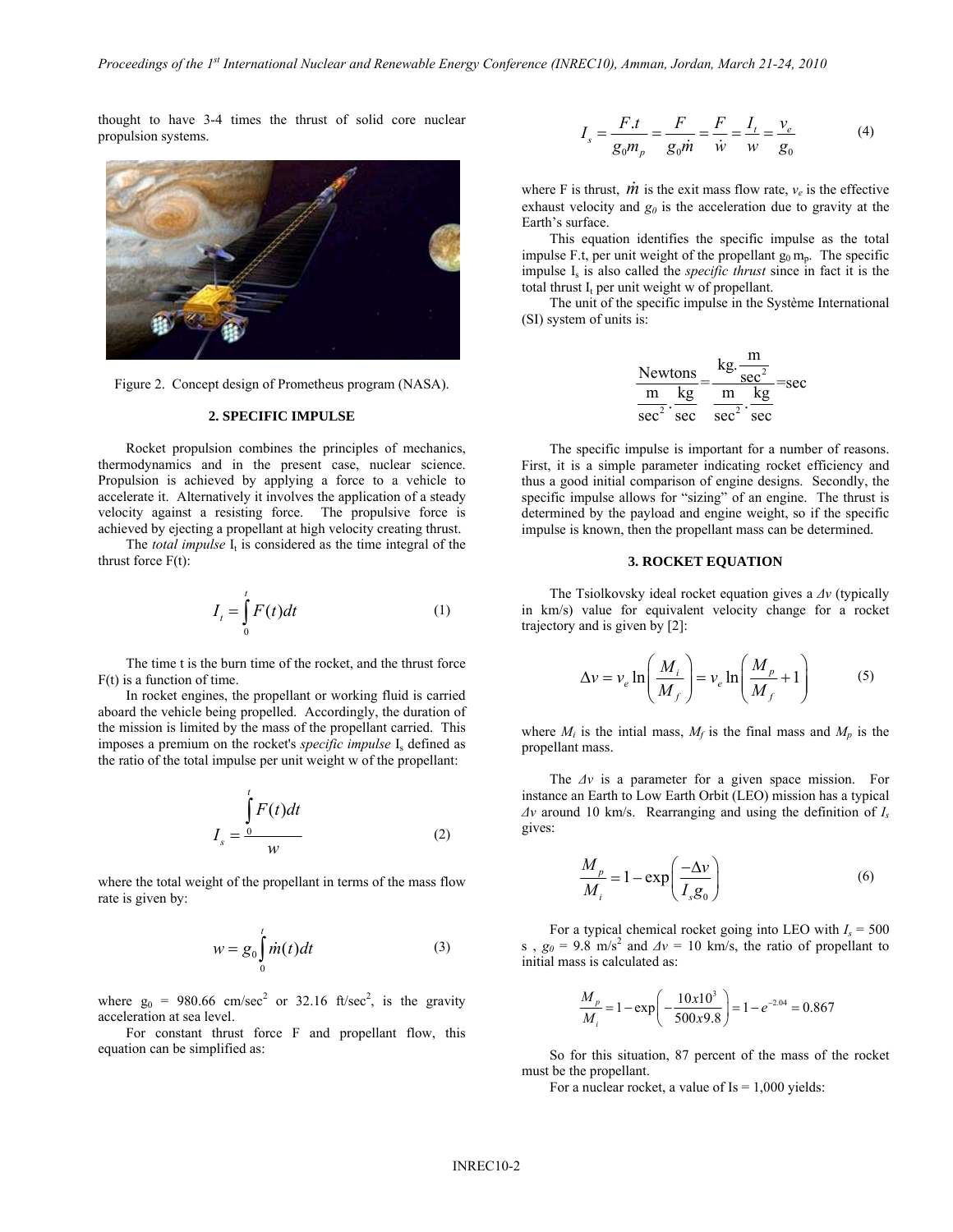$$
\frac{M_p}{M_i} = 1 - \exp\left(-\frac{10x10^3}{1000x9.8}\right) = 1 - e^{-0.204} = 0.184
$$

 It can be seen that by increasing the specific impulse, one can decrease the percentage of total mass required for propellant allowing for increased payload for the same mission.

#### **4. NUCLEAR PROPULSION DESIGNS**

 In a chemical rocket engine, a propellant composed of fuel and an oxidizer undergoes an exothermic reaction heating the gases to high temperatures [3,4].

 The propellant passes through a nozzle providing thrust to the rocket in the opposite direction that the propellant gas is exhausted. The most efficient liquid fuel propulsion rockets today have a specific impulse approaching 500 s but typical values are  $200 - 400$  s.

 Nuclear propulsion systems operate by heating a lowmolecular weight propellant using the heat from a nuclear reaction rather than a chemical reaction of the propellant itself.

 Using nuclear propulsion, the propellant can be composed of pure hydrogen which results in very high *Is* due to the low molecular weight. Hydrogen is also a good choice for a propellant for nuclear propulsion because of its low neutron absorption cross-section and relatively low cost and ease of handling.

 A solid core nuclear thermal rocket (NTR) operates at a temperature of approximately 2,200 °C and may be one of several concepts: particle beds, pellet beds, wire core and foil reactors.

 These temperatures are lower than those achievable by chemical rockets, however the use of pure hydrogen allows for specific impulses approaching 1000 s which is twice that available for the best chemical rockets.

 A gas core NTR is expected to increase the specific impulse by increasing the temperature of the propellant. In this design, the propellant mixes with the fuel which operates in a gaseous state.

 The temperature is limited by the containing wall melting temperature. The specific impulse generated by this rocket design is thought to be around 1500 – 3000 s.

 The increase in specific impulse is a significant advantage for long distance space travel with a high mission *Δv*. Table 1 shows the *Δv* for one-way missions between Earth and select planets in our solar system.

| Planet  | Mean Orbital Radius<br>astronomical units<br>[a.u.] | Δv<br>[km/s] |
|---------|-----------------------------------------------------|--------------|
| Mercury | 0.39                                                | 9.89         |
| Venus   | 0.725                                               | 2.70         |
| Mars    | 1.52                                                | 2.38         |
| Jupiter | 5.2                                                 | 8.81         |
| Saturn  | 9.5                                                 | 10.27        |

Table 1: Missions to solar system planets.

| Concept                                        | Specific Impulse<br>[sec] | Mars trip<br>Duration<br>[days] | Working<br>Fluid | Fuel                              | Temperature<br>[K]       |
|------------------------------------------------|---------------------------|---------------------------------|------------------|-----------------------------------|--------------------------|
| Chemical-solid or liquid bipropellant          | 200-400                   |                                 | $H_2$ and $O_2$  | $N_2H_4$                          | 2,773-4,573              |
| Liquid monopropellant                          | 180-240                   |                                 | $N_2H_4$         | $N_2H_4$                          | 1,273-1,573              |
| Solar heating                                  | 400-700                   |                                 | H <sub>2</sub>   | $\overline{\phantom{a}}$          | 1.573                    |
| <b>Nuclear Solid Core</b>                      |                           |                                 |                  |                                   |                          |
| Nerva                                          | 825-850                   | 434                             |                  | Duplex                            | 2,270                    |
| Enabler                                        | 925-1,080                 |                                 |                  | UC-ZrC-C                          | 2,700-3,300              |
| Cermet                                         | 832                       |                                 |                  | $UO2-W$                           |                          |
| Wire core                                      | 930                       |                                 |                  | $UN-W$                            | 3.030                    |
| <b>Advanced Dumbo</b>                          | $\blacksquare$            |                                 |                  | $UC-ZrC$                          | 2,700-3,300              |
| Pellet bed                                     | 998                       |                                 |                  | UC-TaC                            | 3,100                    |
| Particle bed                                   | 1,000-1,200               | 434                             |                  | $UC-ZrC$                          | 3,000-3,500              |
| Low pressure                                   | 1,050-1,210               |                                 |                  | UC-ZrC                            | 3,000-3,600              |
| Foil reactor                                   | 990                       |                                 |                  | UO <sub>2</sub>                   | 2,700-3,400              |
| Nuclear Liquid Core                            |                           |                                 |                  |                                   |                          |
| Liquid annulus                                 | 1,600-2,000               |                                 |                  |                                   | 3,000-5,000              |
| Droplet core                                   | 1,500-3,000               | 200                             |                  |                                   | 5,000-7,000              |
| <b>Gaseous Core</b>                            |                           |                                 |                  |                                   |                          |
| Open cycle                                     | 5,200                     | 60-80                           |                  | U plasma                          |                          |
| Vapor core                                     | 1.280                     | 310                             |                  | $UF_4-HfC$                        | 6,000-8,000              |
| Lite bulb                                      | 1.870                     |                                 |                  |                                   | 7.200                    |
| Electrothermal arc heating                     | 400-2,000                 |                                 | H <sub>2</sub>   |                                   | 5,773                    |
| Electrostatic ion                              | 4,000-25,000              |                                 | Cs               |                                   | $\overline{\phantom{a}}$ |
| Magnetoplasma                                  | 3.000-15.000              |                                 | H <sub>2</sub>   |                                   | $\overline{\phantom{a}}$ |
| <b>External Pulse Plasma Propulsion (EPPP)</b> |                           |                                 |                  |                                   |                          |
| Fission                                        | 5,000-10,000              |                                 | ÷.               | Fission plasma                    |                          |
| Fission/Fusion, Fusion                         | 100,000                   |                                 |                  | Fission/fusion,<br>fusion plasmas |                          |

Table 2: Comparison of Characteristics of Rocket Propulsion Systems.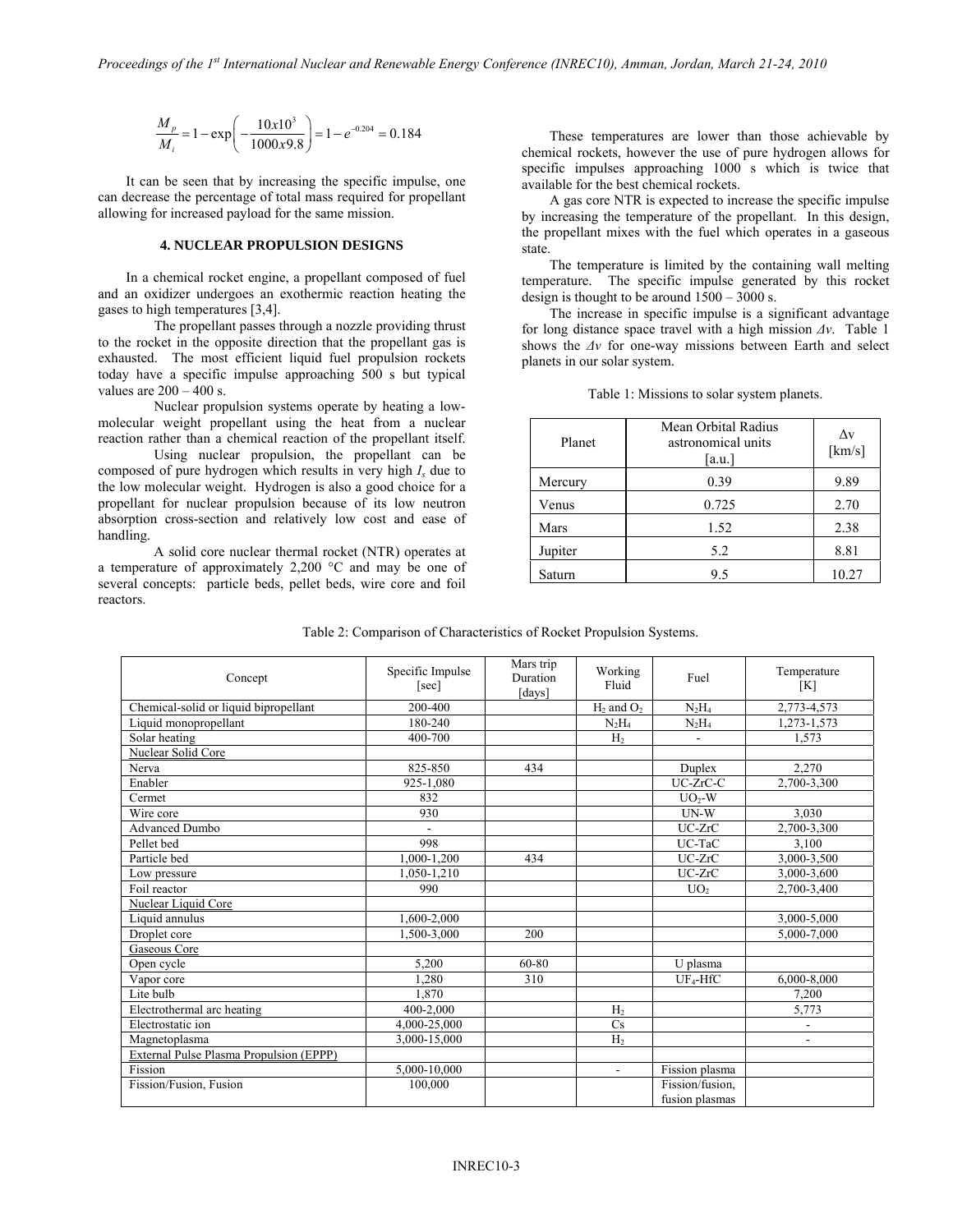Using the *Δv* values from Table 1 and the expression derived for propellant mass per initial mass of a rocked, we can calculate the percentage of initial mass that must be propellant to space missions to certain planets.

 This data is plotted in Fig. 3 with specific impulses of 400, 800 and 1600 seconds chosen to represent chemical rockets, solid core nuclear rockets and gas core nuclear rockets, respectively.

 It can be seen that increasing the specific impulse by using nuclear propulsion significantly reduces the percentage of total mass that must be allocated for propellant, thereby increasing the payload. For long distance missions, increasing the *Is* becomes increasingly important as the propellant mass approaches 100 percent of the total mass.

 Other nuclear propulsion designs do not utilize the heat from the reactor core to heat the propellant. In Nuclear Electric Propulsion (NEP) designs, the energy from a fission reaction or a radioisotope decay is converted to electrical energy using thermoelectric conversion or thermionics.

 The electricity generated can be used to power ion thrusters with a specific impulses theoretically limited only by the power and voltage supplied. Ion thrusters are limited by a low thrust to weight ratio and by the presence of ionized particles outside of the system, however, for operation in space, these limitations are not applicable and ion NEP is a practical means of propulsion.



Figure 3. Propellant percentage of total mass vs mission *Δv.*

#### **5. SOLID CORE REACTOR CONCEPT**

 A typical solid core nuclear propulsion reactor can be divided into two subsystems. An example design of a solid core system is NASA's NERVA design shown in Fig. 4.



## Figure 4. NERVA solid core nuclear propulsion system. Source: NASA.

 The nuclear subsystem consists of the generation of heat from fission and controlling the reaction and heat. The nonnuclear subsystem controls the propellant flow as well as auxiliary power systems.

 The solid core consists of a solid matrix which contains the fuel and is one of the limiting factors in core design. The core matrix must allow heat transfer to the propellant without reacting with the fuel and act as a moderator for the fission process. Typical core matrix materials are beryllium oxide (or other beryllium compounds), graphite, tungsten and its alloys, zirconium and niobium carbides. The propellant flows through the fuel containing matrix as shown in Fig. 5.

 The heat produced by fission in the fuel heats the propellant which flows through the core to the rocket nozzle.



Figure 5. Example of fuel and propellant configuration for solid core nuclear propulsion system.

#### **6. RADIATION SHIELDING CONSIDERATION**

 An important consideration for reactor design is protection from the radiation generated in the core. The spacecraft must be shielded from leakage radiation of both neutrons and gamma rays. The idealized model for attenuation of radiation intensity is the exponential attenuation law from a point source:

$$
I(x) = I_0 \exp(-\mu_t x) \tag{7}
$$

where  $\mu_t$  is the material dependent attenuation coefficient (differs for neutrons or gamma radiation).

 However, in these reactors, this equation must be modified for the conical geometry of the shields and to account for the radiation not acting as a point source. This modified attenuation equation is given as:

$$
I(x) = I_0GB \exp(-\mu_t x \sec(\theta))
$$
 (8)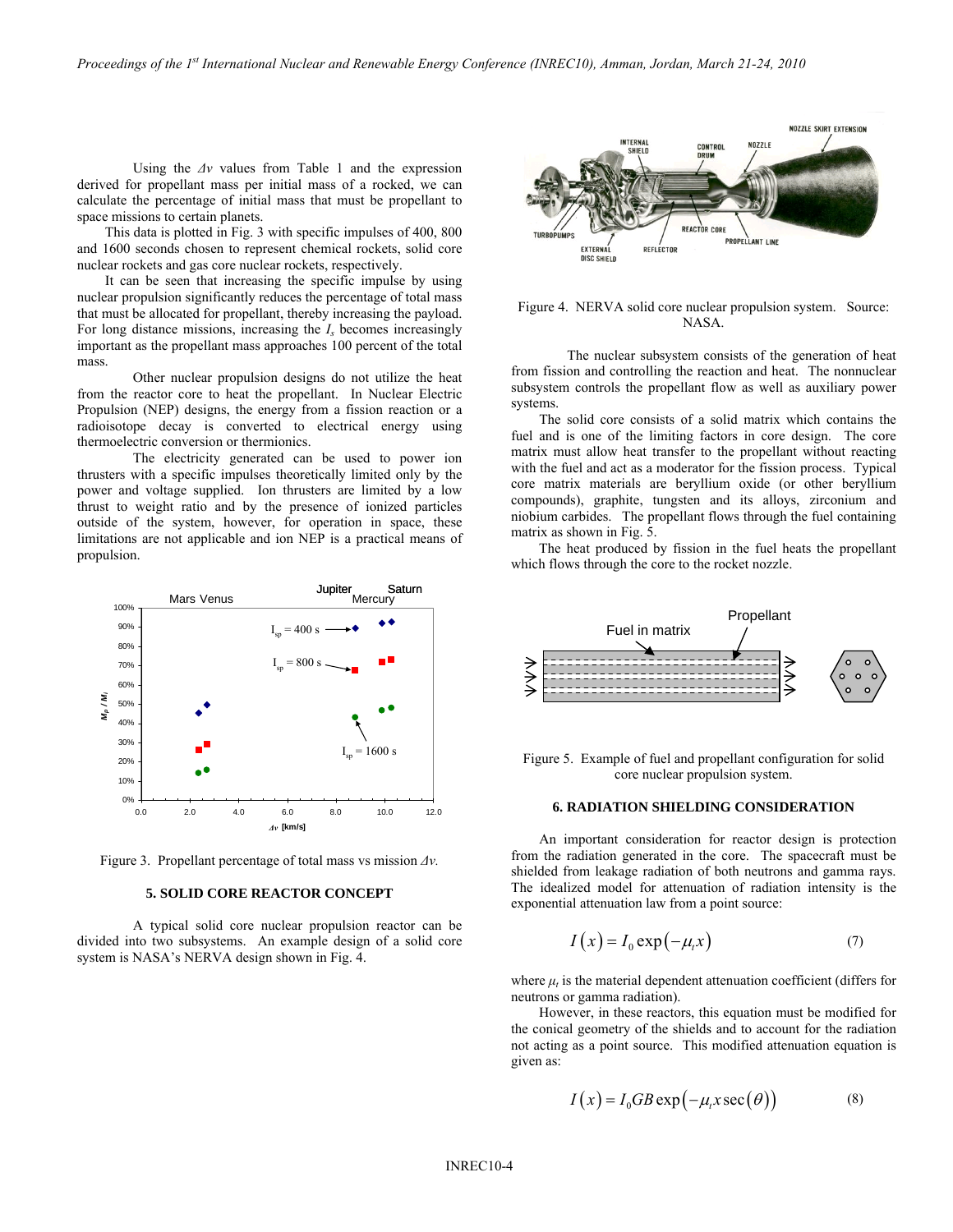where  $G$  is a geometrical "view factor,"  $B$  the buildup factor; a correction factor for a thick shield, and  $\theta$  is the azimuthal angle from the centerline.



Figure 6. Schematic of radiation attenuation through different geometries.

Figure 6 is a schematic showing the physical differences between the geometries which result in the ideal exponential attenuation law and the modified equation.

 For space operation, radiation from the reactor travels in a direct beam. To protect the rest of the space craft from radiation a "shadow shield" must be used to block the direct line-of-sight between the reactor and the rest of the vehicle as shown in Fig. 7.

 The shadow shield located near the reactor provides a cone of protection from the neutrons and gamma rays produced during fission. For nuclear reactors operated in air where radiation can be scattered around a shadow shield, a more comprehensive shield which encompasses the entire reactor must be used.



Figure 7. Shadow shield arrangement for nuclear rocket

#### **7. CONTROL SYSTEMS DESIGN**

 The amount of fissile fuel contained in the core is more than necessary to obtain criticality. This "excess fuel" makes control of the fission process extremely important for the safe operation of a nuclear propulsion system. Insertion of linear control elements cannot be used is space. Control drums around the core rotating in opposite directions and cancelling each other's angular momentum are considered instead.

 For the initial start-up of the reactor the critical point is referred to as the clean-cold criticality. At the end of the "lifetime" of the reactor core, the criticality is referred to as hot. The amount of fuel required to maintain criticality at the end of the operation of the core is greater than that of in the clean-cold condition. Therefore, it is necessary to have excess fuel initially to enable criticality later in the lifetime of the reactor. The control system is

designed to maintain criticality and is necessary for operation of a potentially supercritical device.

 The reactivity and reactor period are two of the determining factors for controlling criticality. Reactivity is a parameter defining how the neutron flux changes with time. Reactivity is denoted  $\rho$  and defined in terms of the effective multiplication factor  $k_{\text{eff}}$  as [1]:

$$
\rho = \frac{k_{\text{eff}} - 1}{k_{\text{eff}}} \tag{9}
$$

so at  $p = 0$ ,  $k_{\text{eff}} = 1$ , there is no reactivity and the neutron flux is not varying with time.

 Let the neutron population in a nuclear reactor at some t be n(t) and adopt a continuous population model. The effective multiplication factor can defined as the number of neutrons in a neutron generation after an average neutron lifetime relative to the number in the previous generation [1]:

$$
k_{\text{eff}} = \frac{n(t) + dn(t)}{n(t)}\tag{10}
$$

The change in the neutron population can be written as:

$$
dn(t) = n(t)k_{\text{eff}} - n(t) = n(t)(k_{\text{eff}} - 1)
$$
 (11)

The rate of change in the neutron population would be:

$$
\frac{dn(t)}{dt} = n(t)\frac{(k_{\text{eff}} - 1)}{\tau} \tag{12}
$$

where  $\tau$  is the average neutron lifetime between generations.

Separating the variables and integrating we get:

$$
\int_{n_0}^{n(t)} \frac{dn(t)}{n(t)} = \frac{(k_{\text{eff}} - 1)}{\tau} \int_{0}^{t} dt
$$
\n
$$
\ln \frac{n(t)}{n_0} = \frac{(k_{\text{eff}} - 1)}{\tau} \cdot t
$$
\n
$$
n(t) = n_0 e^{\frac{(k_{\text{eff}} - 1)}{\tau} \cdot t}
$$
\n(13)

The neutron flux  $\phi(t)$  and consequently the reactor power P(t) will rise with a reactor period:

$$
T = \frac{\tau}{k_{\text{eff}} - 1} \approx \frac{\tau}{\rho} \tag{14}
$$

according to the exponential growth equation:

$$
\phi(t) = \phi_0 e^{+\frac{t}{T}}
$$
\n
$$
P(t) = P_0 e^{+\frac{t}{T}}
$$
\n(15)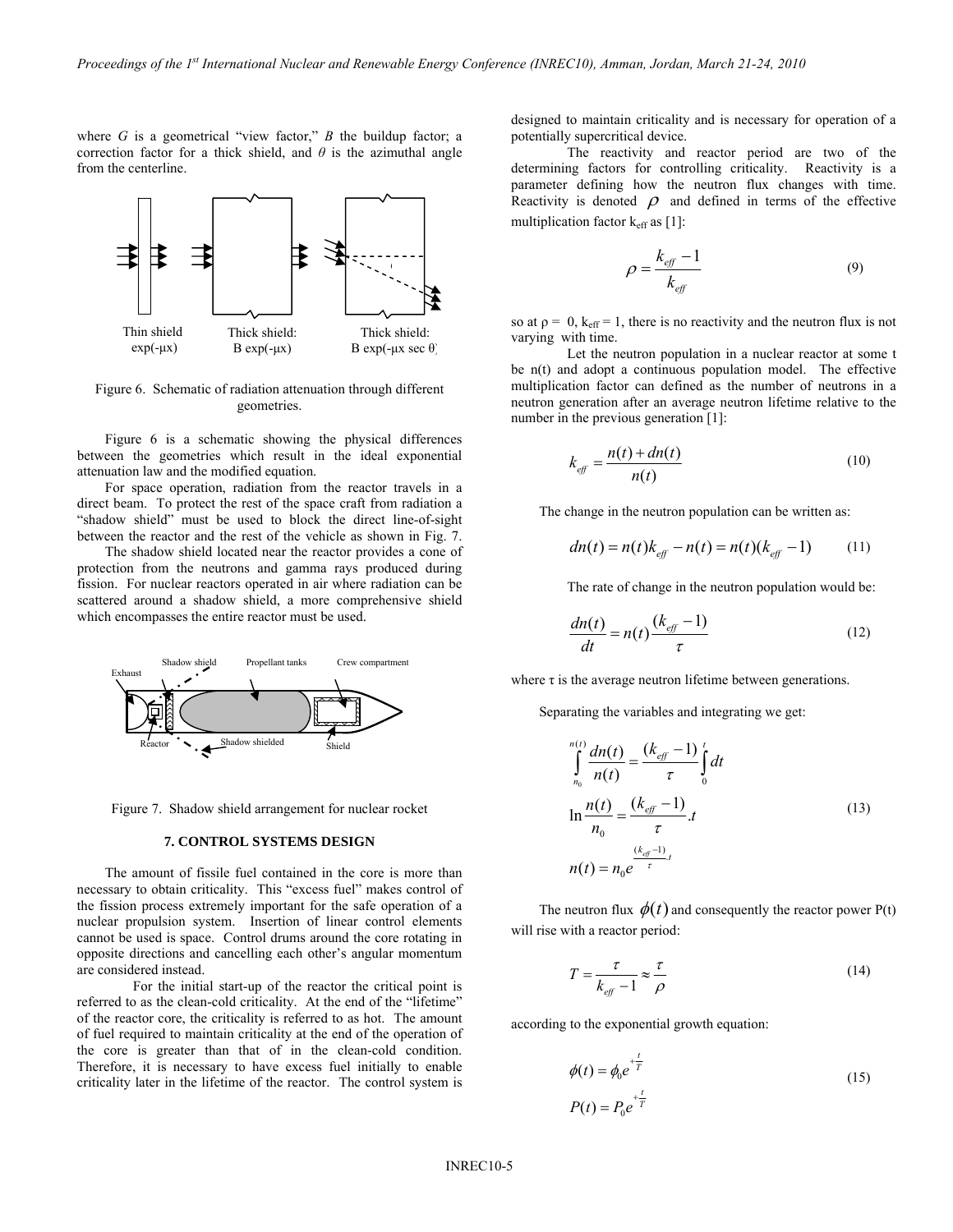Hypothetically, but not practically, the power in a reactor will rise on the basis of the prompt neutrons from fission quite rapidly in the absence rapid negative feedback or corrective action. For instance, for a graphite moderated reactor with  $k_{\text{eff}} = 1.001$  or a 0.1 % excess reactivity, a period of 1 sec, the power increase in 5 seconds would be by a factor of:

$$
\frac{P(t)}{P_0} = e^{\frac{5}{1}} = 148.4
$$

 For an enriched uranium light water moderated reactor, the prompt neutron period would be hypothetically shorter around 0.1 sec resulting in an increase in power of:

$$
\frac{P(t)}{P_0} = e^{+\frac{5}{0.1}} = e^{+50} = 5.2 \cdot x 10^{21}
$$

 Reactors do not just respond to prompt neutrons, since practically the delayed neutrons also affect the response of the reactor. The effect of the existence of delayed neutrons is an increase in the reactor period. The mean lifetime is increased from  $\tau$  to the value:

$$
(1 - \beta)\tau + \sum_{i=1}^{6} \beta_i \tau_i \tag{16}
$$

For  $U^{235}$ , this is equal to 0.1 sec, with a resulting period of T =  $0.1 / 0.001 = 100$  sec and the power increase ratio within 5 seconds is a minor:

$$
\frac{P(t)}{P_0} = e^{+\frac{5}{100}} = 1.05
$$

 Practically then, he reactor response is so slower due to the presence of delayed neutrons, that enough time is available for corrective or negative feedback actions.

 This provides a simple argument about the time behavior of a reactor. A more accurate representation is provided by the solution of the one group diffusion equation in the time dependent situation.

 Control drums for space reactors are situated around the core in the reflector. The control drums are composed of several different materials which allow for control over the reactivity of the reactor. In Fig. 8, a conceptual example of a control drum is shown. In this example, the drum contains three materials, beryllium, europium oxide, and gadolinium oxide. Beryllium is a good neutron reflector and is used to operate the core at maximum power. Europium oxide is a good thermal neutron absorber and acts to slow the fission chain reaction. Gadolinium oxide is an even more efficient neutron absorber and has strong absorption cross-section resonant peaks.



Figure 8. Schematic of control drum configuration.

 To control the fission process, the control drums can be rotated so that a more reflecting or more absorptive material is facing the core. In this example, for maximum operation, the highly reflective beryllium would be rotated to face the reactor; to shut down the reactor, the gadolinium oxide would face the reactor resulting in a subcritical core. Rotation of the drums provides precise control of the reactor's reactivity, thus allowing for control of criticality throughout the lifetime of the reactor.

## **8. GASEOUS CORE REACTOR DEVELOPMENT**

In a solid core nuclear reactor, the temperature is limited by the melting temperature of the fuel and matrix materials. In a gas core reactor, the fissile fuel would be in gaseous form which allows the temperature of the core up to 10,000 K. The gaseous core would be surrounded by a moderator material and a reflector. This high temperature combined with the advantage of using a pure hydrogen propellant could achieve very high specific impulse values [5].

 There are a number of issues with the design of a gas core reactor. To sustain criticality, the core must be maintained at approximately 25 psi.

 This results in exhaust products containing radioactive fuel. Not only is this an issue because of the release of radioactive material, the fuel is exhausted before being fully utilized increasing the amount of expensive fuel required for a rocket.

 To overcome the separation of fuel from the exhaust, a system using strong magnetic fields to contain the gaseous fuel is proposed.

 A conceptual design of a gas core nuclear propulsion system is shown in Fig. 9. The magnetic field creates a toroidal shape plasma through which the propellant can be passed through, since the fuel is highly ionized while the propellant is only partially ionized. The propellant flows around the outside of the core acting as a coolant before entering the core and being exhausted. Fission control can be accomplished using control drums similar to those used for a solid core reactor.